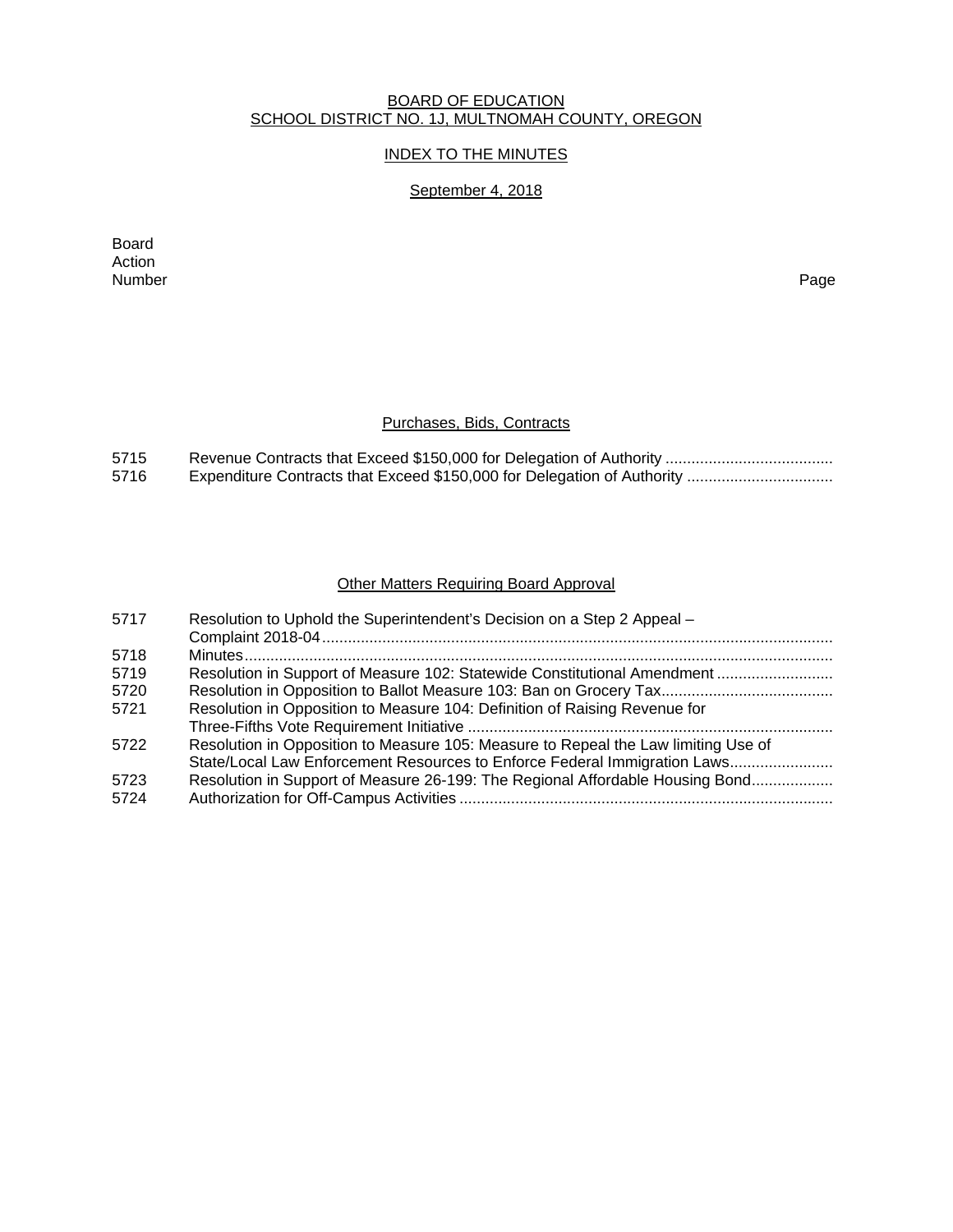September 4, 2018

### Purchases, Bids, Contracts

The Superintendent RECOMMENDED adoption of the following items:

### Numbers 5715 and 5716

Director Anthony moved and Director Bailey seconded the motion to adopt the above numbered items. The motion was put to a voice vote and passed unanimously (5-yes, 0-no), with Directors Esparza Brown and Kohnstamm absent, and Student Representative Paesler voting yes, unofficial.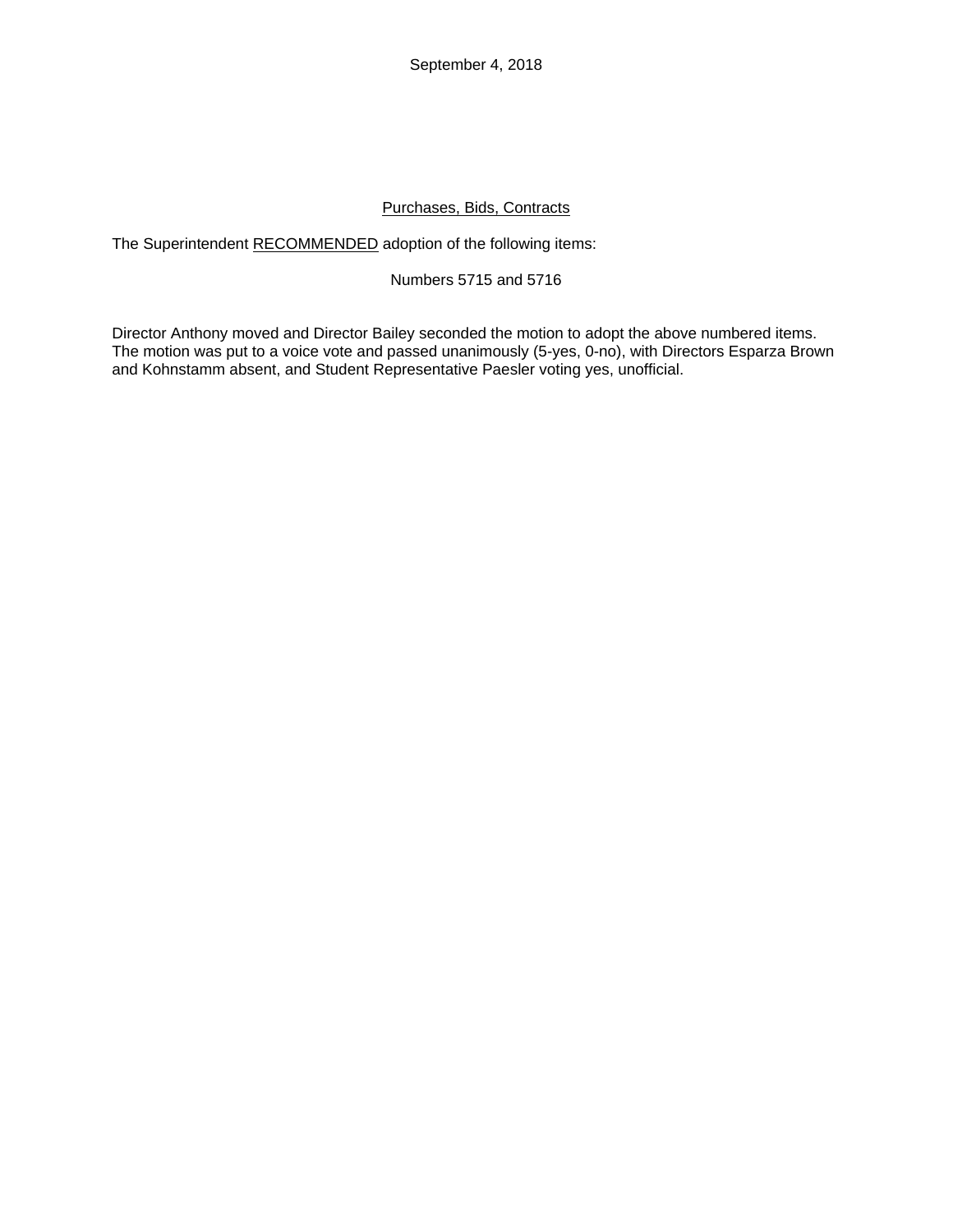#### September 4, 2018

### **RESOLUTION No. 5715**

### Revenue Contracts that Exceed \$150,000 Limit for Delegation of Authority

### **RECITAL**

Portland Public Schools ("District") Public Contracting Rules PPS-45-0200 ("Authority to Approve District Contracts; Delegation of Authority to Superintendent") requires the Board of Education ("Board") to enter into and approve all contracts, except as otherwise expressly authorized. Contracts exceeding \$150,000 per contractor are listed below.

#### **RESOLUTION**

The Superintendent recommends that the Board approve these contracts. The Board accepts this recommendation and by this resolution authorizes the Deputy Clerk to enter into the following agreements.

### **NEW REVENUE CONTRACTS**

No New Revenue Contracts

### **NEW INTERGOVERNMENTAL AGREEMENTS / REVENUE ("IGA/Rs")**

| <b>Contractor</b>                        | Contract<br>Term             | <b>Contract Type</b>                                  | <b>Description of Services</b>                                                                                                                                            | Contract<br>Amount | Responsible<br>Administrator,<br><b>Funding Source</b>    |
|------------------------------------------|------------------------------|-------------------------------------------------------|---------------------------------------------------------------------------------------------------------------------------------------------------------------------------|--------------------|-----------------------------------------------------------|
| Gresham-Barlow<br><b>School District</b> | 8/1/18<br>through<br>6/30/19 | Intergovernmental<br>Agreement/Revenue<br>IGA/R 66771 | Columbia Regional Program<br>will provide Gresham-Barlow<br>School District school age<br>classroom services for<br>Deaf/Hard of Hearing regionally<br>eligible children. | \$150.275          | Y. Curtis<br><b>Fund 299</b><br>Dept. 5422<br>Grant S0031 |

## **AMENDMENTS TO EXISTING REVENUE CONTRACTS**

No Amendments to Existing Revenue Contracts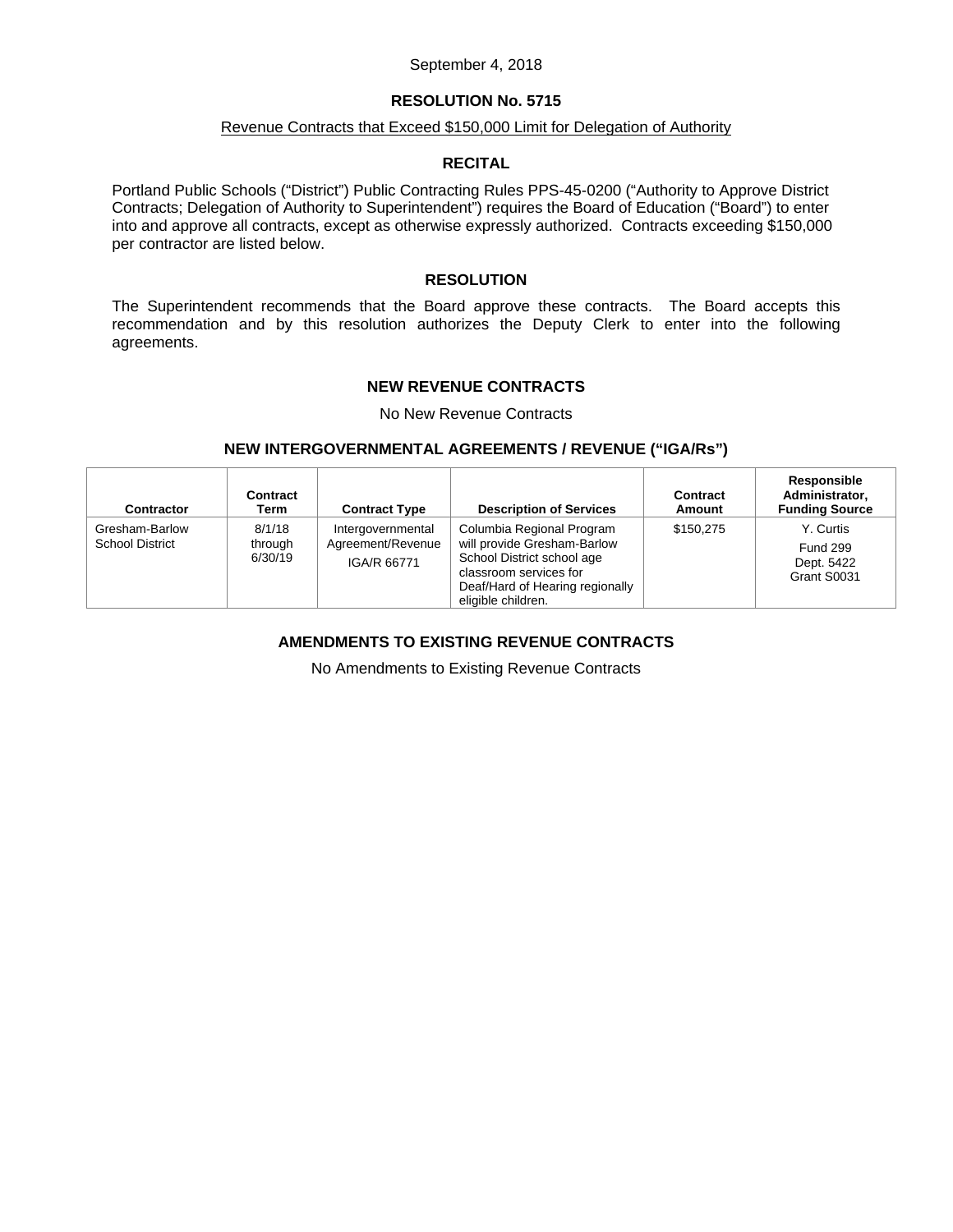### Expenditure Contracts that Exceed \$150,000 for Delegation of Authority

## **RECITAL**

Portland Public Schools ("District") Public Contracting Rules PPS-45-0200 ("Authority to Approve District Contracts; Delegation of Authority to Superintendent") requires the Board of Education ("Board") enter into contracts and approve payment for products, materials, supplies, capital outlay, equipment, and services whenever the total amount exceeds \$150,000 per contract, excepting settlement or real property agreements. Contracts meeting this criterion are listed below.

## **RESOLUTION**

The Superintendent recommends that the Board approve these contracts. The Board accepts this recommendation and by this resolution authorizes the Deputy Clerk to enter into the following agreements.

| Contractor                          | Contract<br><b>Term</b>      | <b>Contract Type</b>                 | <b>Description of Services</b>                                                                                                                                                              | Contract<br>Amount | Responsible<br>Administrator.<br><b>Funding Source</b> |
|-------------------------------------|------------------------------|--------------------------------------|---------------------------------------------------------------------------------------------------------------------------------------------------------------------------------------------|--------------------|--------------------------------------------------------|
| <b>CDW Government</b><br><b>LLC</b> | 9/5/18<br>through<br>2/28/22 | Cooperative<br>Contract<br>COA 66657 | Purchase of software and<br>technology services on an as-<br>needed basis.<br><b>Administering Contracting</b>                                                                              | \$1,000,000        | C. Hertz<br><b>Fund Varies</b><br>Dept. Varies         |
|                                     |                              |                                      | Agency: Association of<br><b>Educational Purchasing</b><br>Agencies                                                                                                                         |                    |                                                        |
| North Coast Electric<br>Company     | 9/5/18<br>through            | Cooperative<br>Contract              | Purchase of electrical supplies<br>on an as-needed basis.                                                                                                                                   | \$500,000          | C. Hertz<br><b>Fund 101</b>                            |
|                                     | 6/30/23                      | COA 66740                            | <b>Administering Contracting</b><br>Agency: State of Oregon                                                                                                                                 |                    | Dept. 5592                                             |
| Open School                         | 9/5/18<br>through<br>6/30/19 | <b>Personal Services</b><br>PS 66769 | Step Up Program at Franklin,<br>Roosevelt, and Madison to help<br>freshman and sophomore<br>students transition from middle<br>to high school.                                              | \$1,201,750        | G. Guerrero<br><b>Fund 101</b><br>Dept. 5431           |
|                                     |                              |                                      | <b>Direct Negotiation</b><br>PPS-46-0525(4)                                                                                                                                                 |                    |                                                        |
| The I AM Academy                    | 9/5/18<br>through<br>6/30/19 | <b>Personal Services</b><br>PS 66770 | Group and individual mentoring<br>sessions at Grant, Franklin, and<br>Roosevelt to improve<br>attendance, reduce discipline<br>referrals, and equip students<br>with life and study skills. | \$183,825          | G. Guerrero<br><b>Fund 101</b><br>Dept. 5431           |
|                                     |                              |                                      | <b>Direct Negotiation</b><br>PPS-46-0525(4)                                                                                                                                                 |                    |                                                        |
| Albina Early Head<br>Start          | 9/5/18<br>through<br>6/28/19 | <b>Personal Services</b><br>PS 66777 | Teen Parent Services program<br>for 44 infants and toddlers at<br>Madison, Roosevelt, Franklin,<br>Grant @ Marshall, and<br>Faubion.                                                        | \$250,000          | Y. Curtis<br><b>Fund 101</b><br>Dept. 4306             |
|                                     |                              |                                      | <b>Direct Negotiation</b><br>PPS-46-0525(4)                                                                                                                                                 |                    |                                                        |
| Harrang Long Gary<br>Rudnick P.C.   | 9/5/18                       | <b>Legal Services</b>                | Assist the District with litigation.                                                                                                                                                        | \$400,000          | L. Large                                               |
|                                     | through<br>6/30/19           | LS 66787                             | <b>Direct Negotiation</b><br>PPS-46-0525(4)                                                                                                                                                 |                    | <b>Fund 101</b><br>Dept. 5460                          |

### **NEW CONTRACTS**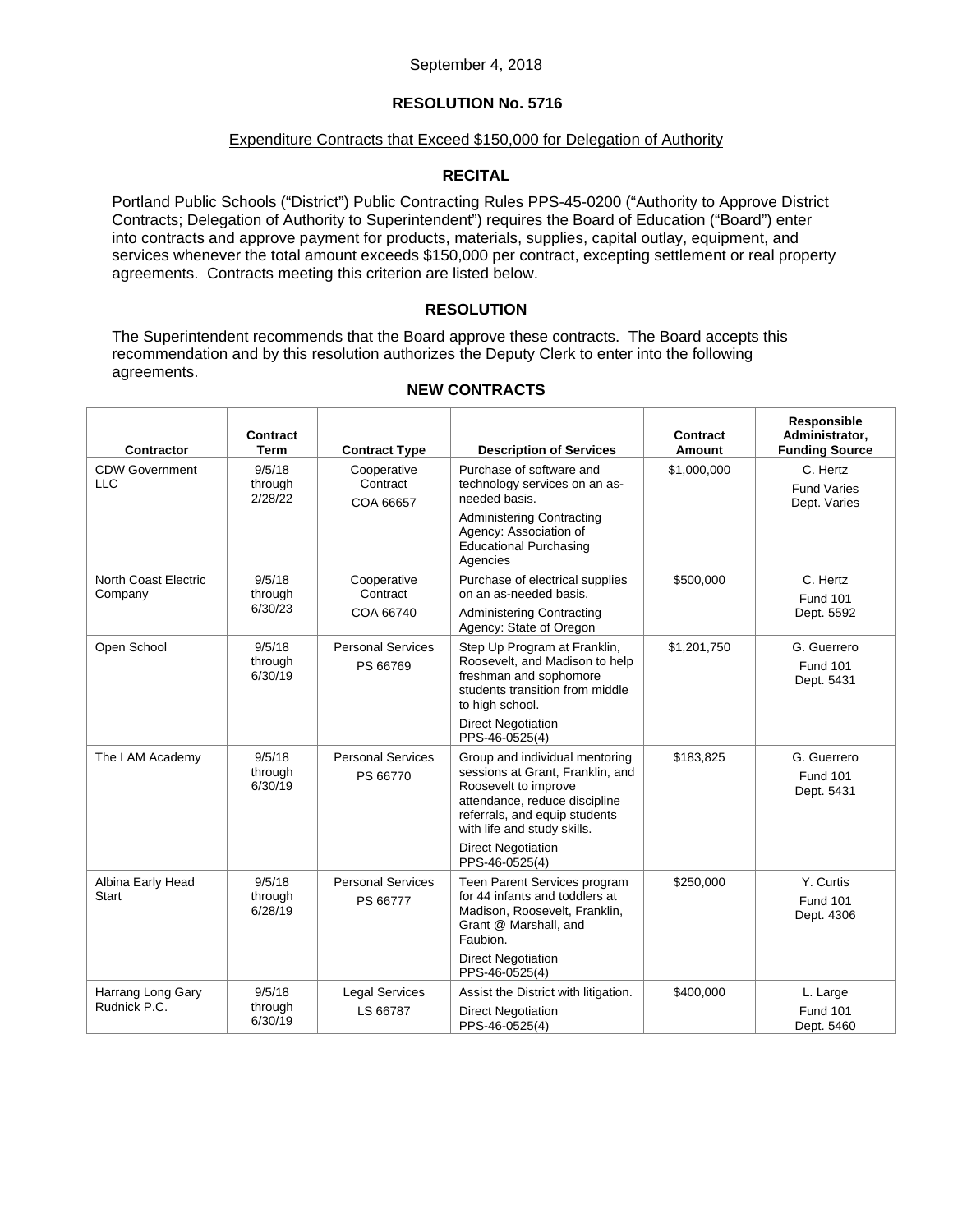# **NEW INTERGOVERNMENTAL AGREEMENTS ("IGAs")**

No New IGAs

## **AMENDMENTS TO EXISTING CONTRACTS**

| <b>Contractor</b> | Contract<br>Amendment<br>Term | <b>Contract Type</b>                                | <b>Description of Services</b>                                                                                          | Amendment<br>Amount.<br><b>Contract Total</b> | Responsible<br>Administrator.<br><b>Funding Source</b> |
|-------------------|-------------------------------|-----------------------------------------------------|-------------------------------------------------------------------------------------------------------------------------|-----------------------------------------------|--------------------------------------------------------|
| The Gunter Group  | 9/5/18<br>through<br>12/31/18 | <b>Personal Services</b><br>PS 65675<br>Amendment 3 | Interim support for the Finance<br>and HR Departments and<br>assistance with organization<br>and leadership transition. | \$335,880<br>\$733,790                        | C. Hertz<br><b>Fund 101</b><br>Dept. 5520              |
|                   |                               |                                                     | <b>Direct Negotiation</b><br>PPS-46-0525(4)                                                                             |                                               |                                                        |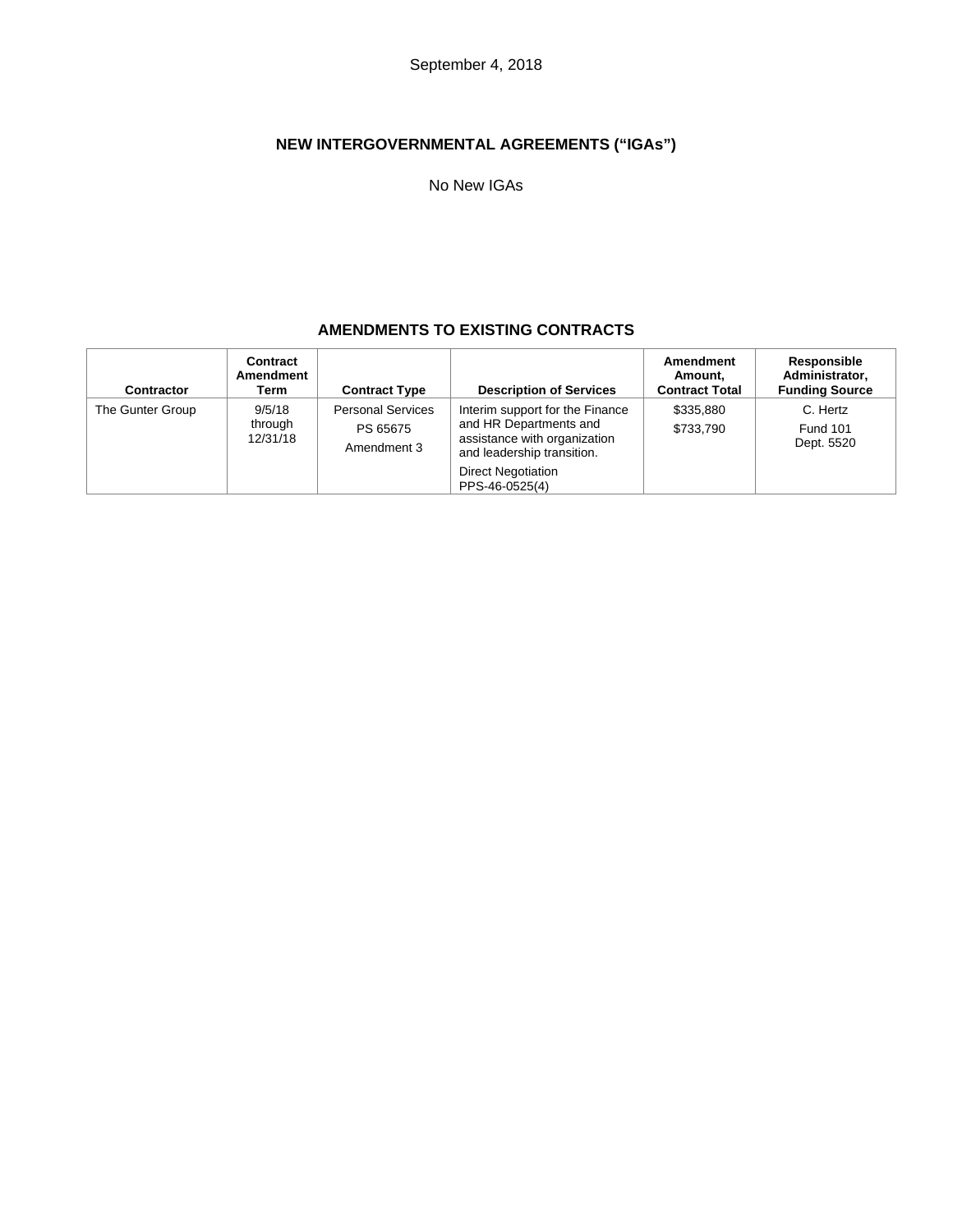## Other Matters Requiring Board Approval

The Superintendent RECOMMENDED adoption of the following items:

### Numbers 5717 through 5724

During the Committee of the Whole, Director Rosen moved and Director Anthony seconded the motion to adopt Resolution 5717. The motion was put to a voice vote and passed by a vote of 4-1 (4-yes, 1-no [Anthony}), with Directors Esparza Brown and Kohnstamm absent.

Director Anthony moved and Director Bailey seconded the motion to adopt Resolution 5718. The motion was put to a voice vote and passed unanimously (5-yes, 0-no), with Directors Esparza Brown and Kohnstamm absent, and Student Representative Paesler voting yes, unofficial.

During the Committee of the Whole, Director Rosen moved and Director Brim-Edwards seconded the motion to adopt Resolution 5719. The motion was put to a voice vote and passed unanimously (5-yes, 0 no [Anthony}), with Directors Esparza Brown and Kohnstamm absent, and Student Representative Paesler voting yes, unofficial.

During the Committee of the Whole, Director Anthony moved and Director Rosen seconded the motion to adopt Resolution 5720. The motion was put to a voice vote and passed unanimously (5-yes, 0-no [Anthony}), with Directors Esparza Brown and Kohnstamm absent, and Student Representative Paesler voting yes, unofficial.

During the Committee of the Whole, Director Anthony moved and Director Brim-Edwards seconded the motion to adopt Resolution 5721. The motion was put to a voice vote and passed unanimously (5-yes, 0 no), with Directors Esparza Brown and Kohnstamm absent, and Student Representative Paesler voting yes, unofficial.

Director Bailey moved and Director Anthony seconded the motion to amend Resolution 5721 by adding the following language to the last sentence of the Resolution: "elimination of". The motion was put to a voice vote and passed unanimously (5-yes, 0-no) with Directors Esparza Brown and Kohnstamm absent, and Student Representative Paesler voting yes, unofficial.

During the Committee of the Whole, Director Bailey moved and Director Anthony seconded the motion to adopt Resolution 5722. The motion was put to a voice vote and passed unanimously (5-yes, 0-no), with Directors Esparza Brown and Kohnstamm absent, and Student Representative Paesler voting yes, unofficial.

During the Committee of the Whole, Director Brim-Edwards moved and Director Bailey seconded the motion to adopt Resolution 5723. The motion was put to a voice vote and passed unanimously (5-yes, 0 no), with Directors Esparza Brown and Kohnstamm absent, and Student Representative Paesler voting yes, unofficial.

Director Brim-Edwards stated that while there is no potential or actual conflict of interest, she was providing notice that the entity that employs her is participant in the campaign efforts of BM 103, BM 104, BM 105 and Metro Measure 26-129. In addition, she could not endorse the recitals or resolution of Resolutions 5719 through 5723 due to the lateness in receiving the language of the resolutions.

Director Anthony moved and Director Bailey seconded the motion to adopt Resolution 5724. The motion was put to a voice vote and passed unanimously (5-yes, 0-no), with Directors Esparza Brown and Kohnstamm absent, and Student Representative Paesler voting yes, unofficial.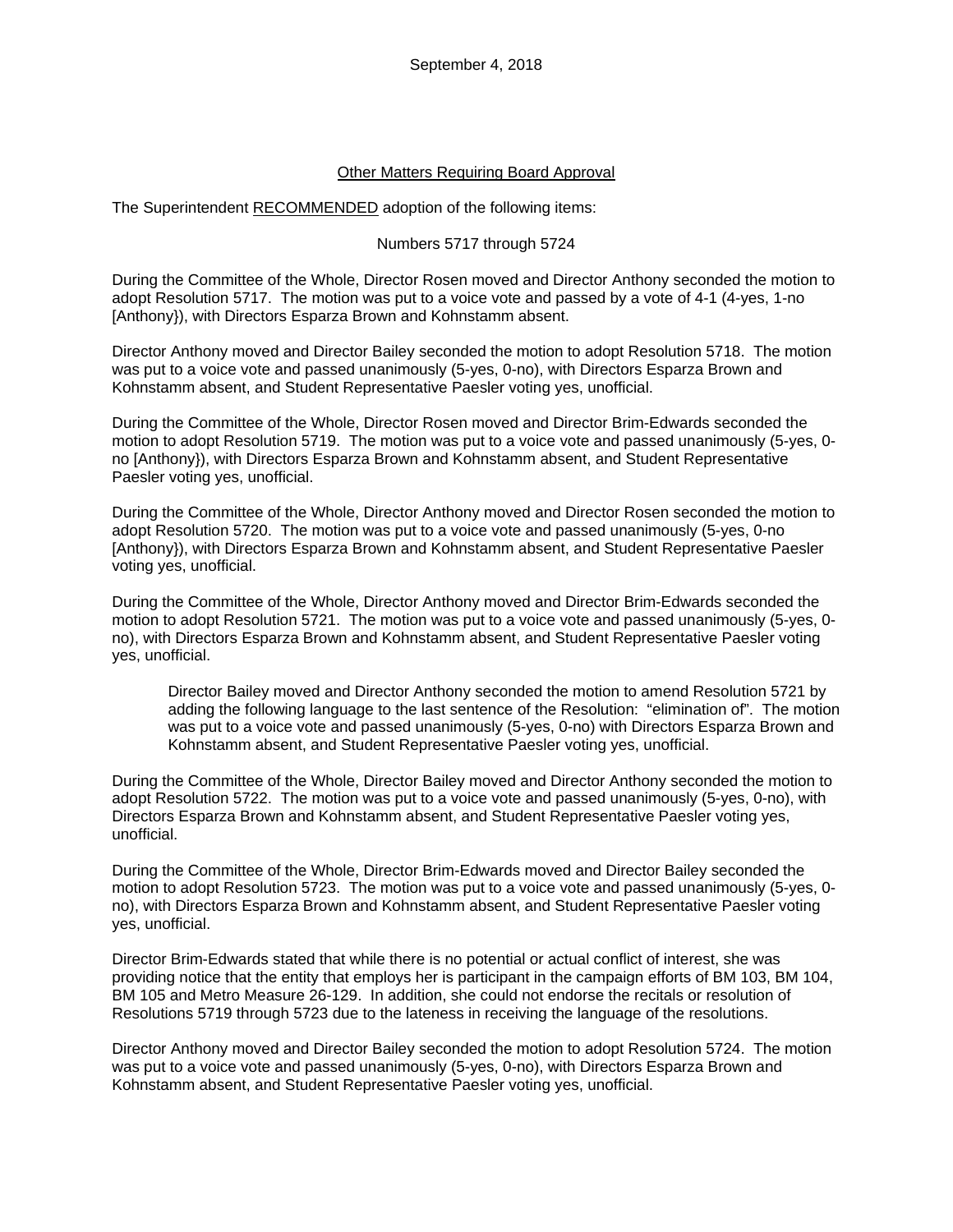### Resolution to Uphold the Superintendent's Decision on a Step 2 Appeal-Complaint #2018-04

## **RECITAL**

The Board of Education has received and reviewed the complaint # 20018-04 submitted and the Superintendent's response to it.

## **RESOLUTION**

The Board of Education upholds the Superintendent's decision of the Step 2 appeal as the final decision.

## **RESOLUTION No. 5718**

## Minutes

The following minutes are offered for adoption:

August 28, 2018

## **RESOLUTION No. 5719**

## Resolution in Support of Measure 102: Statewide Constitutional Amendment

## **RECITALS**

- A. Measure 102 is a statewide Constitutional amendment to lift the current ban on the ability of local governments to work with non-profits and local businesses to build affordable housing with bonds.
- B. Measure 102 will help leverage future dollars to build new affordable homes and renovate existing homes; if Measure 26-199 passes, it will help provide safe, affordable housing for up to 12,000 people.
- C. Lack of stable, affordable housing has been identified as destructive to student success, corrosive to healthy, sustainable school cultures, and a leading barrier to raising the high school graduation rate.

## **RESOLUTION**

The Board of Education for Portland Public Schools endorses Measure 102.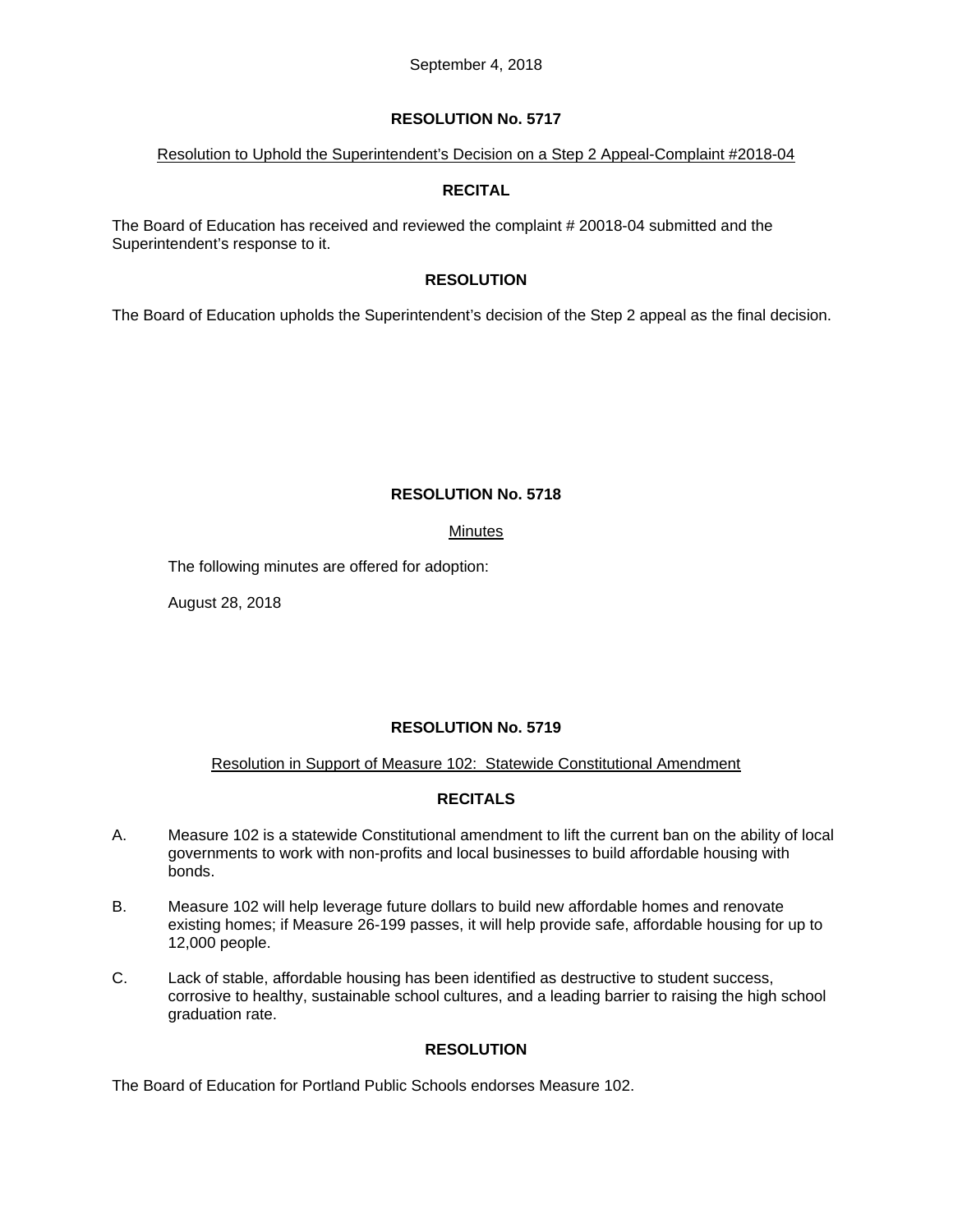### Resolution in Opposition to Ballot Measure 103: Ban on Grocery Tax

## **RECITALS**

- A. Measure 103 is a constitutional amendment that, if approved, would prevent the enactment or increase of any state or local tax, fee, or assessment on the sale of groceries, defined as 'raw or processed food or beverages intended for human consumption,' excluding alcohol, tobacco, and marijuana.
- B. According to the Oregon Attorney General's office, a significant effect of the measure is that the corporate minimum tax could not be amended as it applies to sellers and distributors of groceries. Opponents of Measure 103 note that the ballot measure language could be interpreted as an effective prohibition on a sales tax across the entire supply chain of food and beverages.
- C. Further, based on this definition, the measure would preempt local governments from taxing soda or sugary beverages.
- D. Oregon struggles with raising enough revenue to fund vital state services, including education, but also social services that directly impact the lives of our students and their families.
- E. This constitutional amendment would obstruct efforts to increase state revenues to support education and other essential services.

## **RESOLUTION**

The Board of Education for Portland Public Schools opposes Measure 103 because:

- Constitutional amendments should be limited to basic principles;
- The measure would place limits on taxation that go far beyond a direct sales tax on groceries;
- Revenue options should not be taken off the table until Oregon finds a way to adequately fund education, human services and health care.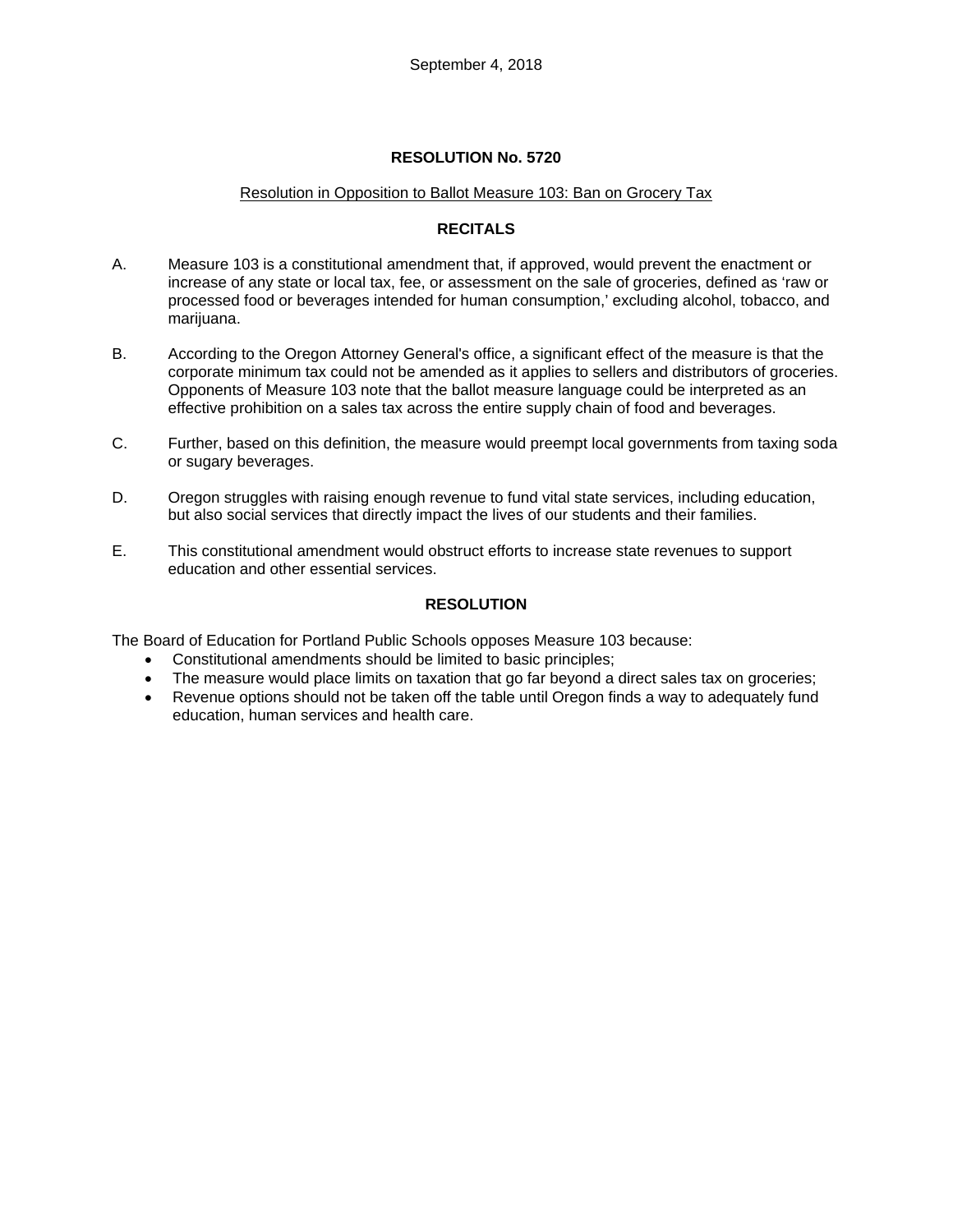### Resolution in Opposition to Measure 104: Definition of Raising Revenue for Three-Fifths Vote Requirement Initiative

### **RECITALS**

- A. Since 1996, the Oregon State Constitution has required a super-majority of three-fifths vote in both houses of the legislature to raise taxes. Under a 2015 ruling of the Oregon Supreme Court, bills to reduce tax breaks, such as exemptions and credits, are excluded from the three-fifths vote requirement.
- B. Measure 104 would redefine *raising revenue* in Section 25 of Article IV of the Oregon Constitution to include any changes to tax exemptions, credits, and deductions that result in increased revenue, as well as the creation or increase of taxes and fees.
- C. Measure 104, if passed, would make it extraordinarily difficult to:
	- Address inefficient tax credits and inequitable exemptions;
	- Raise fees to keep up with inflation, thus compounding the state's revenue issues.

## **RESOLUTION**

The Board of Education of Portland Public Schools opposes Measure 104 because it restricts state government's ability to address persistent revenue shortfalls and to follow basic good governance by allowing a minority of legislators to block common-sense increases in fees and elimination of tax credits and exemptions that lower revenue and favor special interests.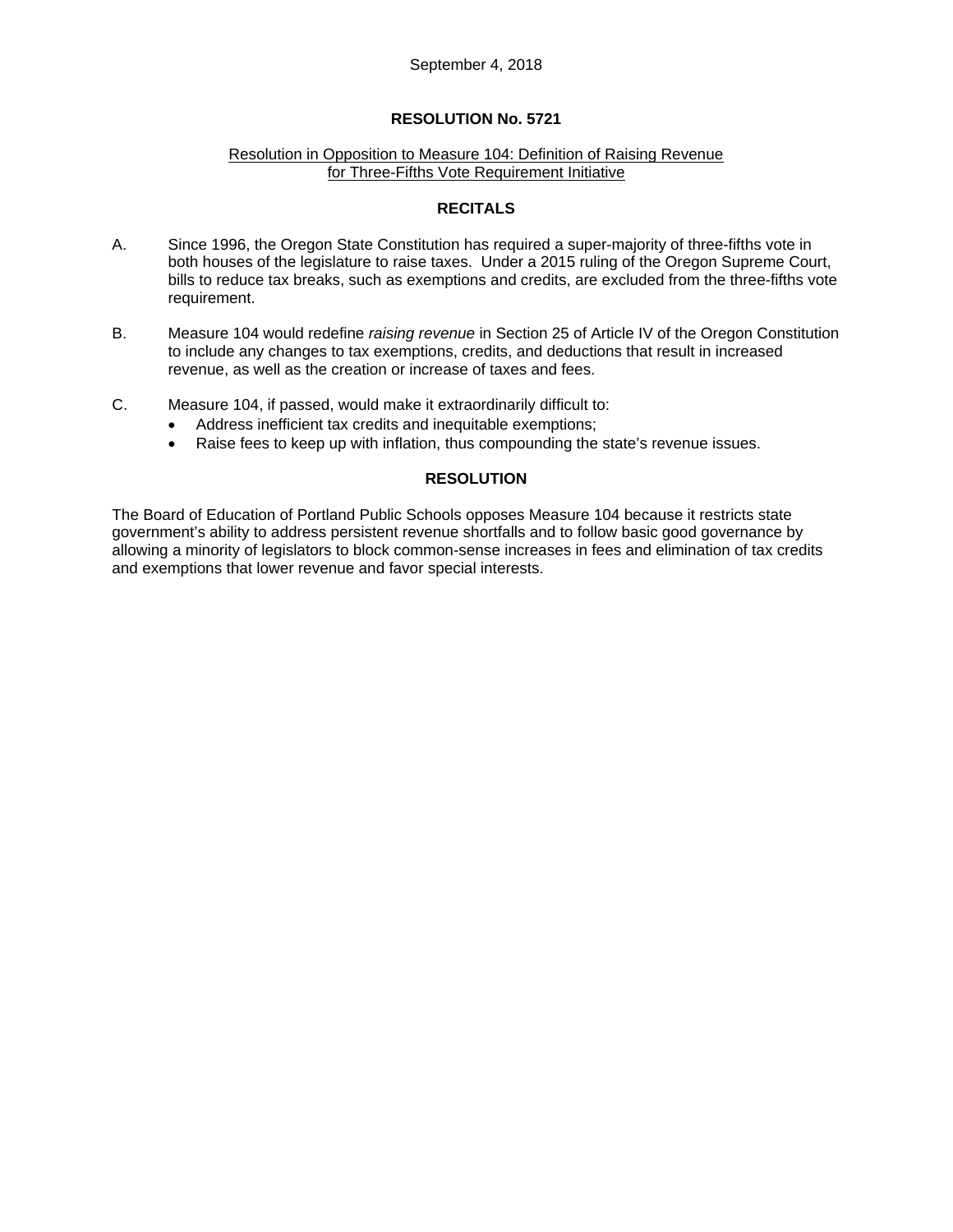#### Resolution in Opposition to Measure 105: Measure to Repeal the Law limiting Use of State/Local Law Enforcement Resources to Enforce Federal Immigration Laws

### **RECITALS**

- A. Measure 105 would repeal Oregon's anti-racial-profiling law that has protected Oregonians for more than 30 years by prohibiting police from stopping, detaining, or interrogating anyone on the basis of appearance.
- B. This measure would eliminate those protections, opening the door to racial profiling, jeopardizing the civil liberties of all Oregonians, and negatively impacting public safety.
- C. Trust is the foundation of good policing. All Oregonians should feel safe to report a crime, provide information to law enforcement, and seek help if they have been victimized. That keeps us all safer.
- D. In an environment of chronic State underfunding for essential services, local police are already stretched too thin. Oregon taxpayer money should not be diverted to do the job of federal immigration enforcement.
- E. Portland Public Schools serves a highly diverse population of students, many of whom come from immigrant families and all of whom have the right to access educational opportunities safely and without fear of harassment to themselves or their families.
- F. This measure contravenes Portland Public Schools' commitment to protecting and respecting students and families of all races, ethnicities, religions, citizenship, immigration status, and national origin as expressed in its Racial Educational Equity Policy and reaffirmed in Resolution 5509 supporting the Deferred Action for Childhood Arrivals (DACA) program that was adopted on September 12, 2017.

### **RESOLUTION**

The Board of Education of Portland Public Schools opposes Measure 105 because:

- 1. It would repeal an anti-racial-profiling statute that has protected the civil liberties of Oregonians for over thirty years.
- 2. Overturning Oregon's longstanding prohibition against racial profiling would undermine trust in the police, negatively impact public safety, and jeopardize the safety and well-being of many thousands of PPS students and their families.
- 3. It contravenes PPS's longstanding commitment to racial educational equity and protection of all students and families against harassment for any reason.
- 4. It violates Oregon values of fairness and community, and betrays America's long tradition of serving as a beacon of hope and freedom for people all over the world.